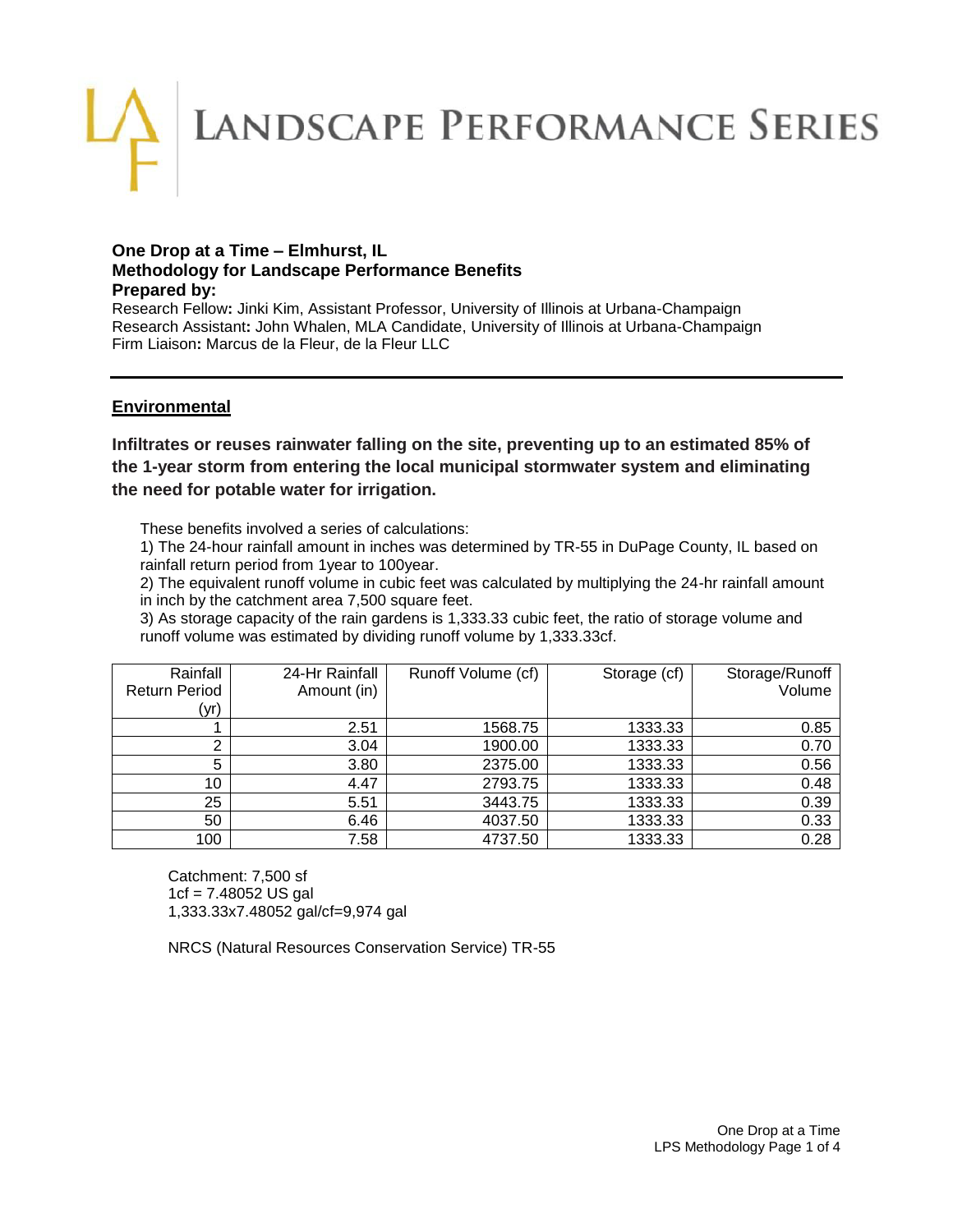| <b>Storm Data</b>                                                                                                                                                            |                                   |                                    |
|------------------------------------------------------------------------------------------------------------------------------------------------------------------------------|-----------------------------------|------------------------------------|
| Dupage County, IL (NRCS)<br>To replace these storm data with those compiled by<br>the NRCS for Dupage County, IL, click on the<br>command button helow.                      | Rainfall<br>Return Period<br>(yr) | $24-Hr$<br>Rainfall<br>Amount (in) |
| <b>NRCS Storm Data</b>                                                                                                                                                       | $\overline{a}$                    | 3.04                               |
|                                                                                                                                                                              | 5                                 | 3.8                                |
| Please select a rainfall distribution type from the list below.<br>The list includes the standard WinTB-20 / WinTB-55<br>types and any number of user-defined distributions. | 10                                | 4.47                               |
|                                                                                                                                                                              | 25                                | 5.51                               |
| Rainfall Distribution Type:<br>Edit<br><b>Type II</b>                                                                                                                        | 50                                | 6.46                               |
|                                                                                                                                                                              | 100                               | 7.58                               |
|                                                                                                                                                                              | 1                                 | 2.51                               |
| P<br>Cancel<br>Help<br>Accept                                                                                                                                                |                                   |                                    |

In addition, the site's stormwater management system eliminates the need for potable water. By eliminating the need for potable water for irrigation, approximately \$50/year is saved:

- $\bullet$  9,974 gallon x \$.5117/100gal = \$51.03
- Schedule of Rates Chicago Metro District Water, 2012

#### **Sequesters 140 lbs of carbon annually through prolific uses of native prairie grasses and sedges.**

Annual carbon sequestration was calculated using National Highway System sequestration rates as below.

The total area of native prairie grasses and sedges in the rain garden, bioswale, and roof garden is .093 ac and carbon sequestration rate of grasses is .70 metric tons per year.

 $2795 + 664 + 222 + 336 = 4047$  sf 4047sf / 43560sf/ac = .093 ac .093 ac x .7 C/ac/yr = .0651 metric tons .0651 metric tons  $x$  2,204 lbs/metric ton = 143 lbs

Estimated annual carbon uptake on the NHS (National Highway System)

|                  | Carbon Sequestration Rates (metric tons C/ac/yr) |  |
|------------------|--------------------------------------------------|--|
| <b>Deciduous</b> | 2.16                                             |  |
| Coniferous       | 2.26                                             |  |
| Mixed            | 2.21                                             |  |
| Grasses          | 0.70                                             |  |
| Shrub            | 0.70                                             |  |

#### **Social**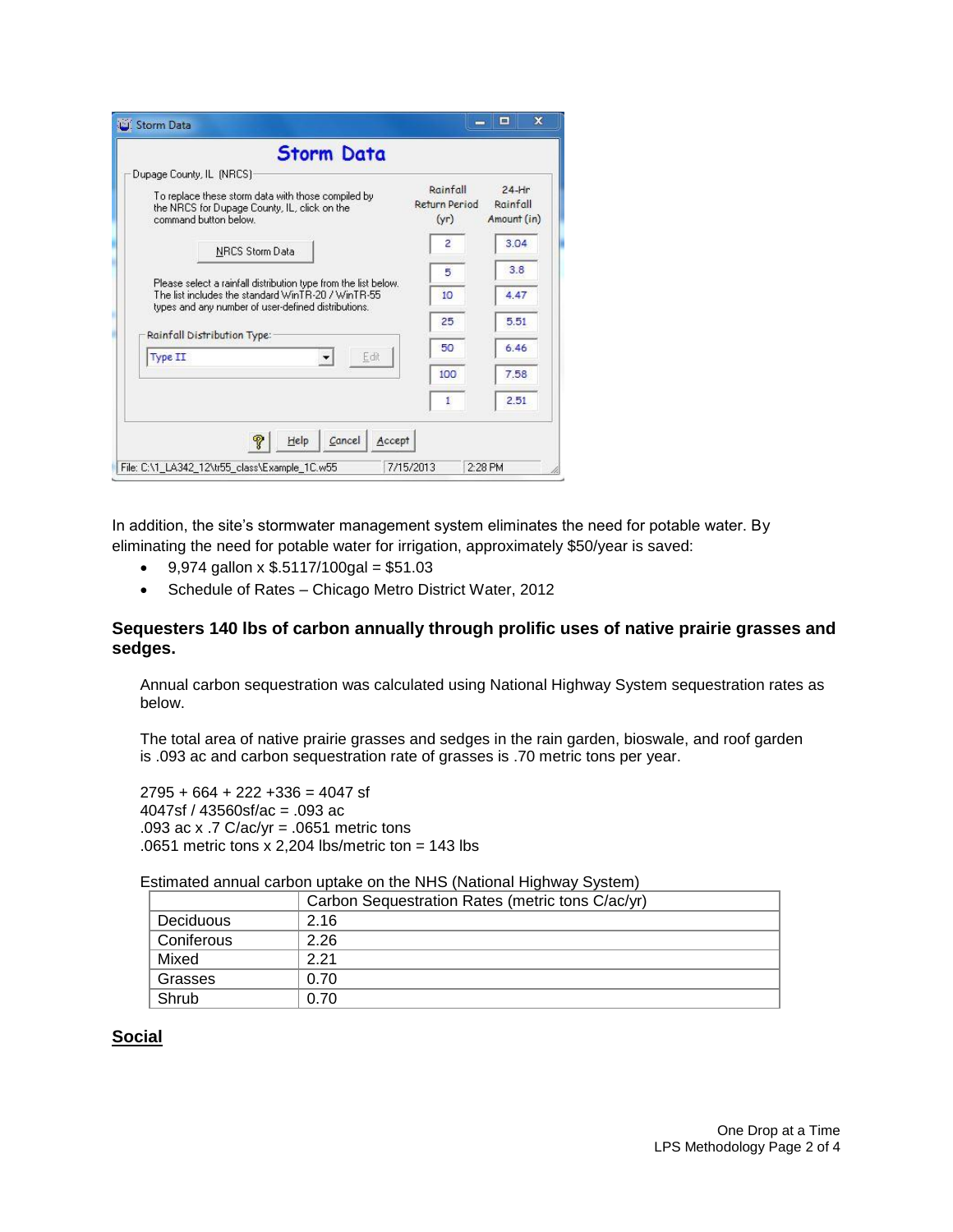**Educated more than 1,300 visitors through private and public site tours, including 900 visitors during the 2005 Elmhurst Garden Walk, and regular private tours that draw 15-25 people.**

Data provided by Marcus de la fleur.

**Educated thousands of people worldwide about stormwater management through a website that showcases the various features and provides a narrative about their construction. During peak times, the website had 1,400 visitors and 7,000 pageviews per month.**

Data provided by Marcus de la fleur.

## **Economic**

**Saved approximately \$5,400 by using salvaged materials and reusing found materials onsite. This also prevented 8.7 cubic yards of materials from entering a landfill.**

Money saved: 125 cf concrete path were reused as sub-base. 125 cf /.5 cf/bag x \$3.99/bag = **\$997.5**

8.7 cy soil were reused. 8.7 cy x 27cf/cy = 234.9 cf \$4.97/cf x 234.9 cf = **\$1,167**

Rain barrels: \$120 x 6 = \$720 Fixtures: \$80 Savings: \$720 - \$80 = **\$640**

*Cost estimations for concrete, soil, and the rain barrels were performed based on values from the Home Depot website since we did not have access to construction documents. [Homedepot.com](http://homedepot.com/)*

Underground water tank (550 gallons): \$778.95 <http://www.plastic-mart.com/category/200/underground-water-tanks> Cistern repair cost: \$80 Savings: \$779 – \$80 = **\$699**

Porous pavement: 1,162 sf 4,741ea x \$.4/ea = **\$1,896** Number of pavers was estimated using patio paver calculator as below: <http://www.bhg.com/home-improvement/advice/measuring-materials/patio-pavers-calculator/> \$997 + \$1,167 + \$640 + \$699 + \$1,896 = **\$5,399**

Volume:

Areas of recycled concrete path, turf, and rain garden were determined by area take-off from AutoCAD drawing. Equivalent volumes of each area were calculated by multiplying the area by the corresponding thickness.

Soil reused: